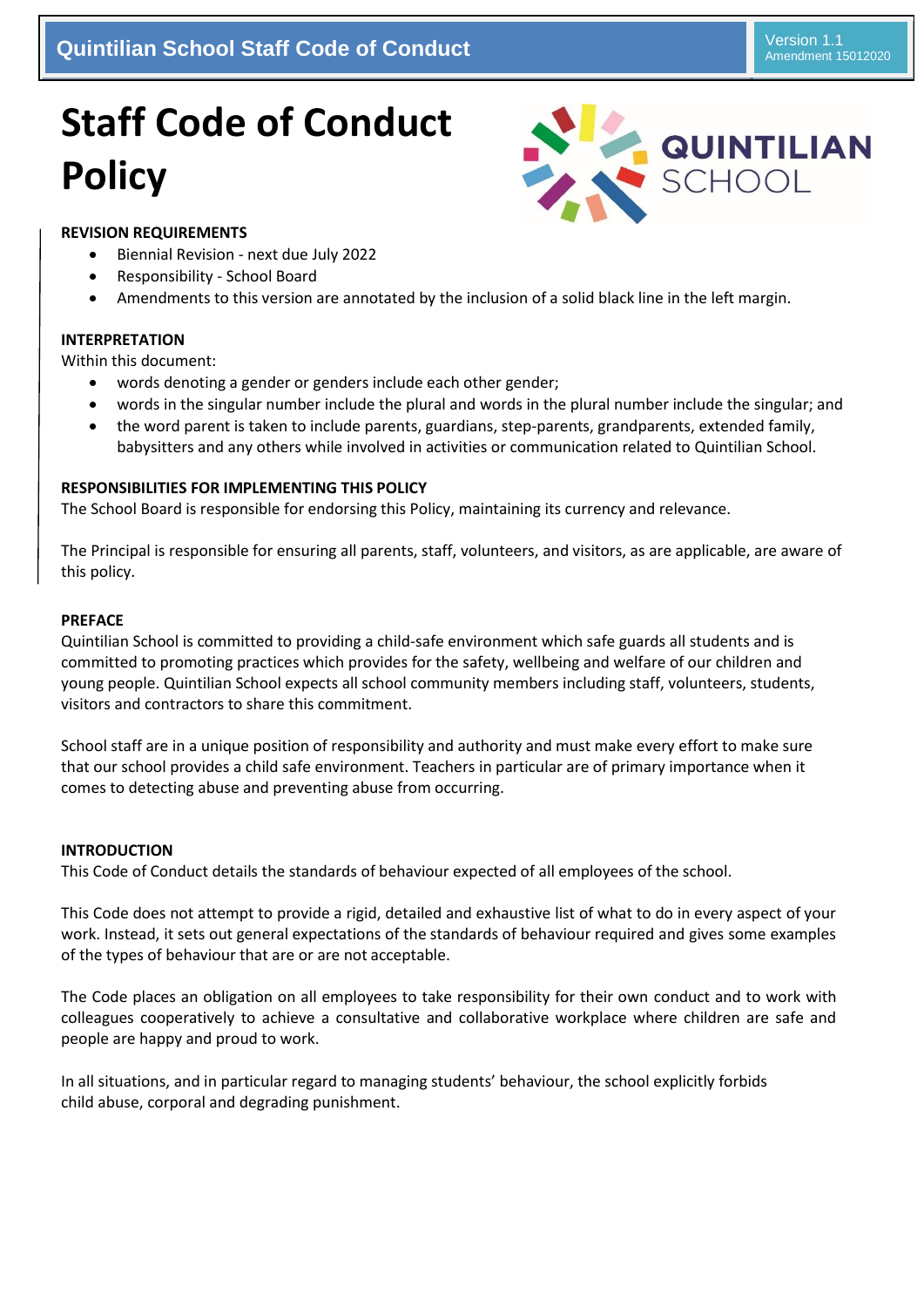**Corporal punishment**, as defined in the Guide to the Registration Standards and Other Requirements for Non-Government Schools is 'any punishment in which physical force is used and intended to cause some degree of pain or discomfort, however light; typically involving hitting the child with the hand or with an implement; can also include, for example, forcing the child to stay in an uncomfortable position. It does not include the use of reasonable physical restraint to protect the child or others from harm.

**Degrading punishment**, as defined in the 'Guide' is 'any punishment which is incompatible with respect for human dignity, including corporal punishment and non-physical punishment which belittles, humiliates, denigrates, scapegoats, threatens, scares or ridicules the child. Please see Quintilian School's Child Protection Policy and Procedure for a definition of **child abuse**.

This Code of Conduct will not only help in making our school a safer environment for children, it will also reduce the risk that staff will be unjustly accused of unprofessional or abusive conduct.

Nothing in this Code should be taken to limit the circumstances in which the school may take disciplinary action in respect of an employee.

This *Code* should be read in conjunction with the Child Protection Policy, which can be found in the Policies Folder on the Staff Drive or in the Policies Folder at reception and in the ELC.

#### **WHO HAS TO COMPLY WITH THE CODE OF CONDUCT?**

All employees of the school must comply with this *Code.* Volunteers, visitors and contractors are also expected to comply with this C*ode*.

Staff, visitors, volunteers and contractors will be held accountable for breaches of the *Code*.

#### *How to Comply*

- *1. You must:*
- *(a) conduct yourself, both personally and professionally in a manner that upholds the ethos and reputation of the school;*
- *(b) comply with the school's policies and procedures; and*
- *(c) behave respectfully, ethically and responsibly.*
- *2. If you are responsible for engaging or managing external consultants, contractors or volunteers, it is your responsibility to make them aware of the School's expectations of conduct consistent with the school's Code of Conduct duringthe period oftheir engagement. They should be told that any conduct that is not consistent with the Code might result in the engagement of a contractor, consultant or volunteer being terminated.*

#### **PRINCIPLES OF THE CODE OF BEHAVIOUR**

As the school has a duty of care to its students, the expectation and understanding is that all staff and students will act in the best interests of the students and that the welfare and safety of students will be of paramount concern. All interactionstherefore should be transparent and meettheprinciples of the Code of Conduct.

This Code of Conduct is intended to provide staff and community members with guidance as to the expected behaviours of all staff, visitors, volunteers and contractors engaged by Quintilian School.

Staff are expected to behave in a manner that promotes the safeguarding role of the school, in a manner which is in accord with school expectations, professional expectations and best practice of the teaching profession, as well as the expected norms of our community. You must be fully aware that your actions will be subject to appropriate scrutiny by other staff and by the community and you must be prepared to give an account of your behaviours to leadership when requested.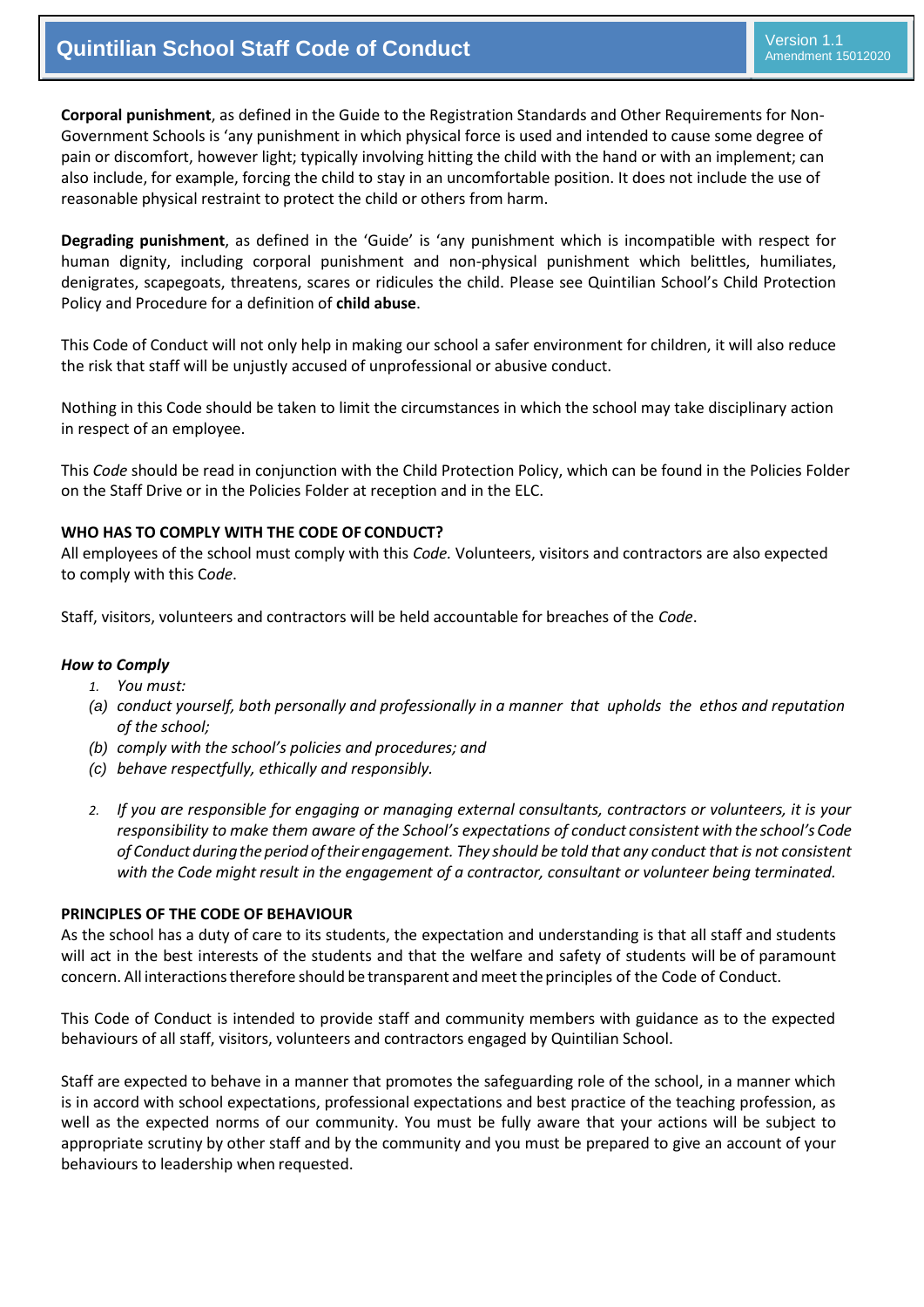Any staff member, who is unsure about appropriate boundaries in a particular circumstance or must act contrary to either specific or implied boundaries, must consult as early as possible with their line manager to discuss the possible breaches. If a breach inadvertently occurs, the staff member must bring it to the attention of senior management immediately.

Staff are responsible for their own actions and should avoid any conduct, which might be construed by a reasonable person as inappropriate. When considering their actions, staff could consider the following:

- (a) How might this interaction be perceived by others?
- (b) Am I treating this student differently from others?
- (c) Can I achieve the same outcome through a different interaction?
- (d) Would I do this or say this if a colleague were present?
- (e) Would I condone my conduct if I observed it in another adult?
- (f) What guidance would my employer give me in this situation?

#### **WHAT HAPPENS IF I BREACH THE CODE OF CONDUCT?**

As a School employee, you hold a position of trust and are accountable for your actions.

All alleged breaches of the Staff Code of Conduct will be subject to scrutiny and if substantiated staff may be warned, suspended or have employment terminated. If the breach is considered to be grooming, the school is obliged to report this to the Teachers' Registration Board (where a teacher is involved) and the Department of Education as a critical incident. Any potentially illegal activitywill be reported to the Police and appropriate actions will be taken by the senior management.

The consequences of inappropriate behaviour and breaches of this *Code* will depend onthe nature of the breach.

Employees are required to report all objectively observable behaviour that is not permitted by the Code, other than those subject to mandatory reporting obligations, to the Principal, a designated senior staff member or the chair of the school's governing body. NB: If the prohibited behaviour is by the Principal then it should be reported to the **chair of the governing body**.

Factors the school may consider when deciding what action to take may include:

- (a) the seriousness of the breach;
- (b) the likelihood of the breach occurring again;
- (c) whether the employee has committed the breach more than once;
- (d) the risk the breach poses to employees, students or any others; and whether the breach would be serious enough to warrant formal disciplinary action.

Actions that may be taken by the school in respect of a breach of the Code include management or remedial action, training or disciplinary action ranging from a warning to termination of employment and reporting of the matter, if suspected to be grooming, to the Director General of the Department of Education, as a critical incident. In the case of a teacher, the matter would also be reported to the Teacher Registration Board WA. The school reserves the right to determine in its entirety the response to any breach of this Code.

#### **PRINCIPLES**

#### **Principle 1 Employee expectations**

As an employee, you should be familiar with the school's policies and procedures, know where you can access them for checking purposes and be able and willing to comply with the school's policies and procedures. The policies and procedures are available in the Policies Folder on the Staff Drive and in the Policies Folder kept at reception and the ELC.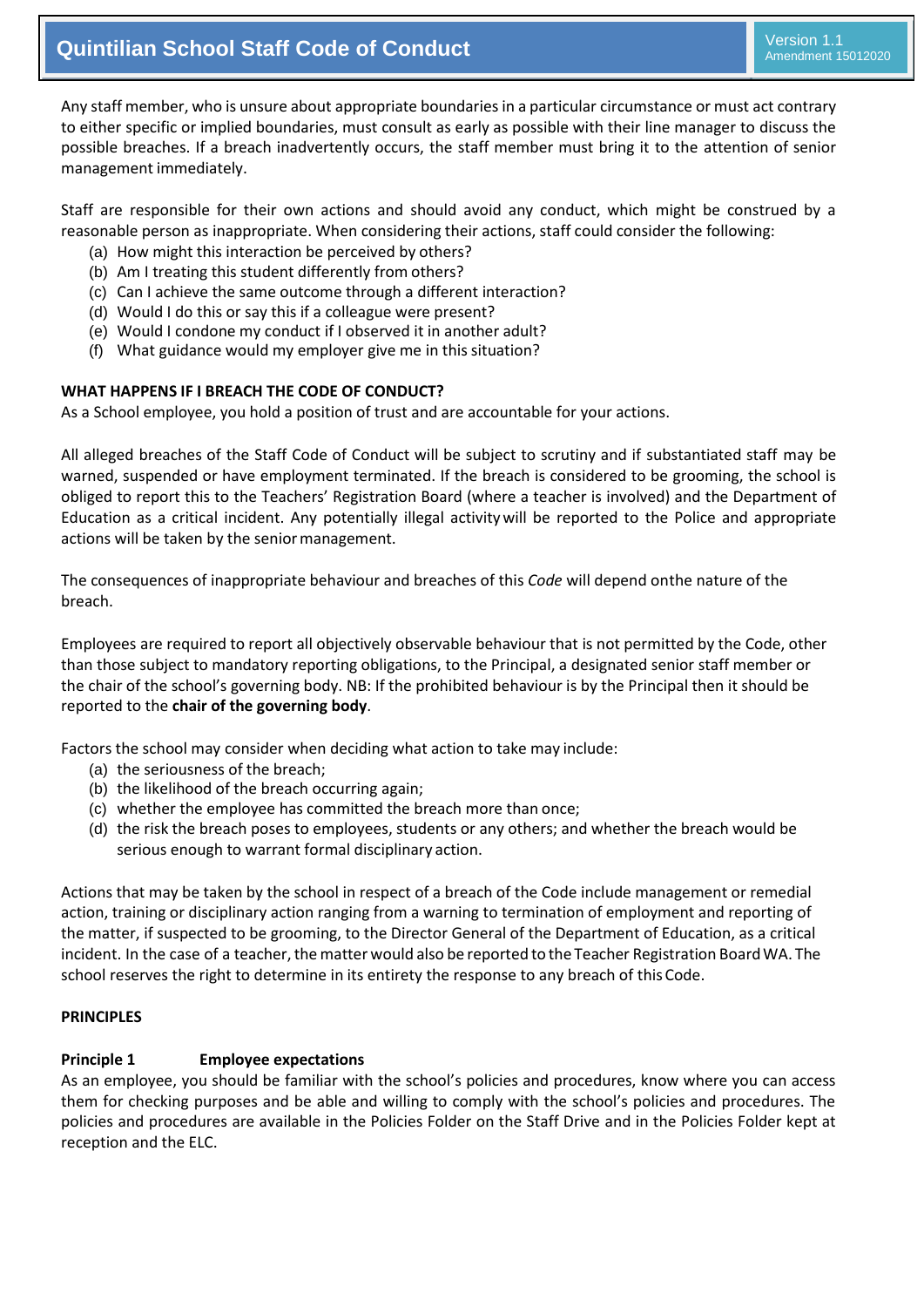If you are uncertain about the scope or content of a policy with which you must comply, or anylegal obligations to which you are subject, you should seek clarification from your direct supervisor, line manager or the Principal.

You should also be familiar with the legislation under which you are employed as this may specify requirements with which you need to comply.

As a school employee, you are expected to:

- (a) perform your duties to the best of your ability and be accountable for your performance;
- (b) follow reasonable instructions given by your supervisor or his/her delegate;
- (c) comply with lawful directions;
- (d) carry out your duties in a professional, competent and conscientious manner, while seeking suitable opportunities to improve your knowledge and skills, including through participation in relevant professional development;
- (e) act honestly and in good faith in fulfilling your duties;
- (f) be respectful, courteous and responsive in dealing with your colleagues, students, parents and members of the public;
- (g) work collaboratively with your colleagues;
- (h) ensure that your conduct, whether during or outside working hours, is consistent with the ethos of the school and does not damage the reputation of the school; and
- (i) dress in a professional manner that is appropriate for your role.

#### *How to Comply*

- *1. Inform the Principal if you are charged with or convicted of a serious offence. You must also inform the Principal if you become the subject of a Violence Restraining Order.*
- *2. If you become aware of a serious crime committed by another staff member, you are required to report it to the Principal, who may be required to inform the Police and/or the Department of Child Protection and/or the Teacher Registration Board WA.*
- *3. Report any concerns that you may have about the safety, welfare and wellbeing of a child or young person.*
- *4. Report any concerns you may have about the inappropriate actions of any other employee, contractor or volunteer that involves children or young people;*
- *5. Report any concerns you may have about any other employee, contractor or volunteer engaging in objectively observed conduct that is not permitted by the Code as is described in Principle 5.2 above and*
	- *(a) if you become aware that an employee, contractor or volunteer has been charged with or convicted of an offence (including a finding of guilt without the court proceeding to a conviction) involving conduct not permitted by the Code; and*
	- *(b) if you become the subject of allegations of conduct not permitted by the Code,whether or not they relate to your employment in the school.*

*You should refer to the school's (Child Protection Policy) for further information about these obligations. 6. Staff should make themselves familiar with the procedure for handling allegations against staff and students. It is expected that staff who form a belief that the boundaries or code of conduct has been breached will inform the Principal.*

*7. From January 2009, teachers and boarding supervisors are required by law to make a mandatory report of child sexual abuse when a belief, based on reasonable grounds, is formed that sexual abuse is occurring or has occurred. This applies if you are working in a paid or unpaid capacity as a teacher and/or boarding supervisor. Staff who are not teachers or boarding supervisors must report all forms of abuse to the school's Principal. Reports of abuse involving the Principal must be reported to the Chair of the school's governing body. NB: Sexual abuse that occurred before 1 January 2009 is not considered a mandatory report but must be reported to the Principal.*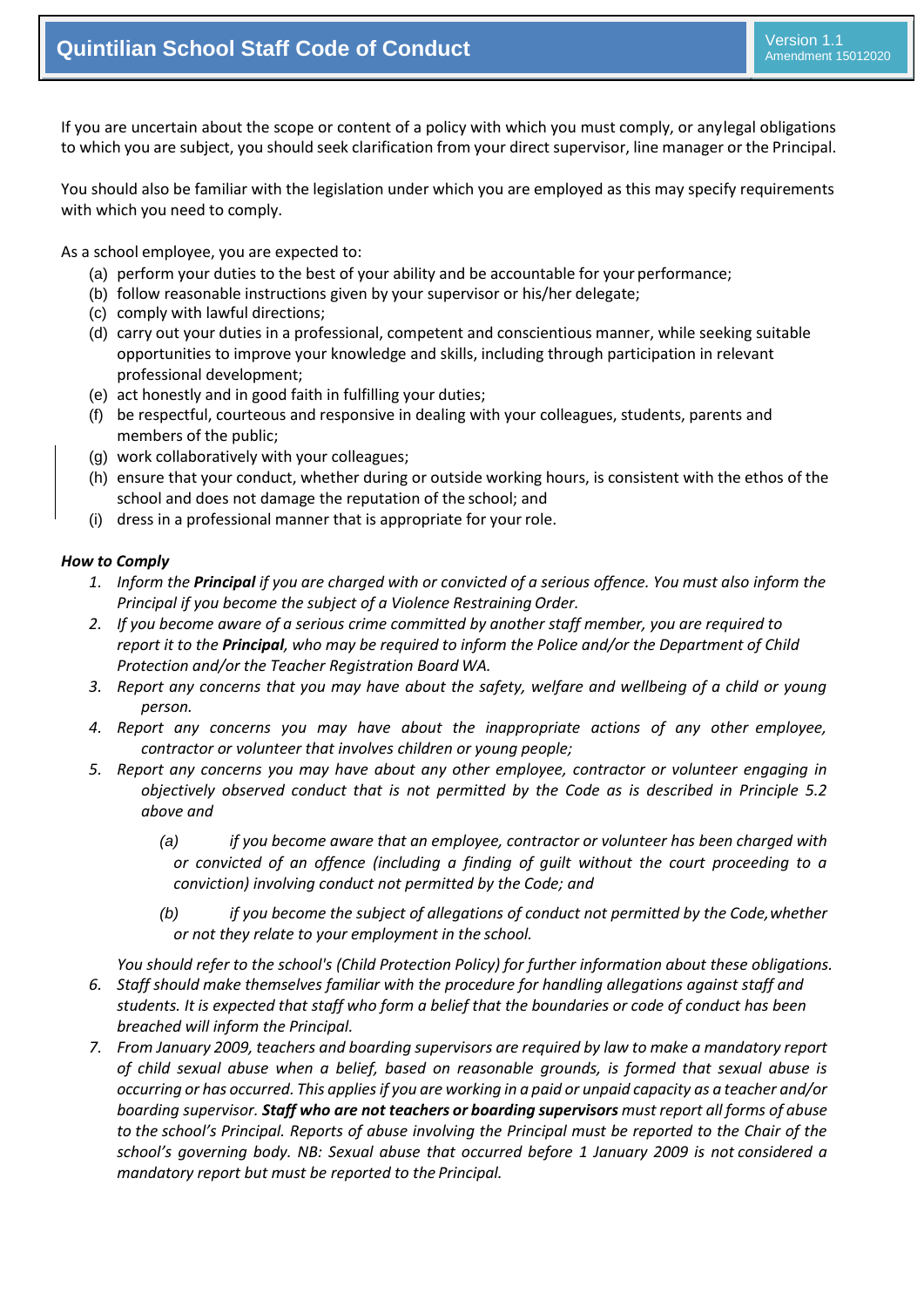8. In cases where a former student (under the age of 18), or the parent or guardian of a former student, *makes an allegation about child sexual abuse at the school occurring before2009, the Department of Communities – Child Protection Service is to be informed immediately. A matter involving a former student who is 18 or over is reportable to the Police.*

#### **Principle 2 Good teaching practice**

As a professional teacher, it is expected you will provide quality teaching appropriate for your students, recognising the diversity of learners in your care and making every effort to help all students equally so they have every chance of succeeding.

Good teaching also means you will work closely with your colleagues and the carers of your students and respond appropriately and promptly to any concerns, they have.

#### *How to Comply*

- *1. You differentiate your lessons to cater for all learners and show no favouritism, bias or prejudice in your dealing with your students.*
- *2. You make all effort to facilitate the provision of ancillary support to a student, as is determined by their needs, to enable their equitable access to educational programmes. Examples of ancillary support include extension programs for gifted and talentedstudents; assistive technologies, counselling.*
- *3. You maintain a safe classroom environment.*
- *4. As a professional you will look for and take advantage of every learning opportunity that is appropriate to your role.*
- *5. As part of your treating all students with respect you will have high expectations of allof your students.*
- *6. It is expected you will regularly review school policies and make every effort to complywith them.*
- *7. You maintain regular communication with your students' parents/ guardians.*
- *8. As a professional teacher who understands that things change and improvement is always possible you will work cooperatively with your colleagues and share ideas and experiences in a collegiate manner.*

#### **Principle 3 Respect for people**

Staff should understand their responsibilities to safeguard and promote the welfare of students and other staff.

The school expects employees to treat each other with respect and courtesy. Our daily interaction with others reflects on the school's reputation. Therefore, all employees are expected to be approachable, respectful, courteous and prompt in dealing with other people, including students, parents, other employees and members of the community.

Employees who work with students have a special responsibility in presenting themselves as appropriate role models for those students. Modelling effective leadership and respect in your interactions with students can have a profoundly positive influence on a student's personal and social development.

#### *How to Comply*

- *1. Model effective leadership and respect in your interactions with students.*
- *2. Continually monitor and reflect on your own practice, so as to model appropriate behaviour and to follow the guidance in this code of conduct.*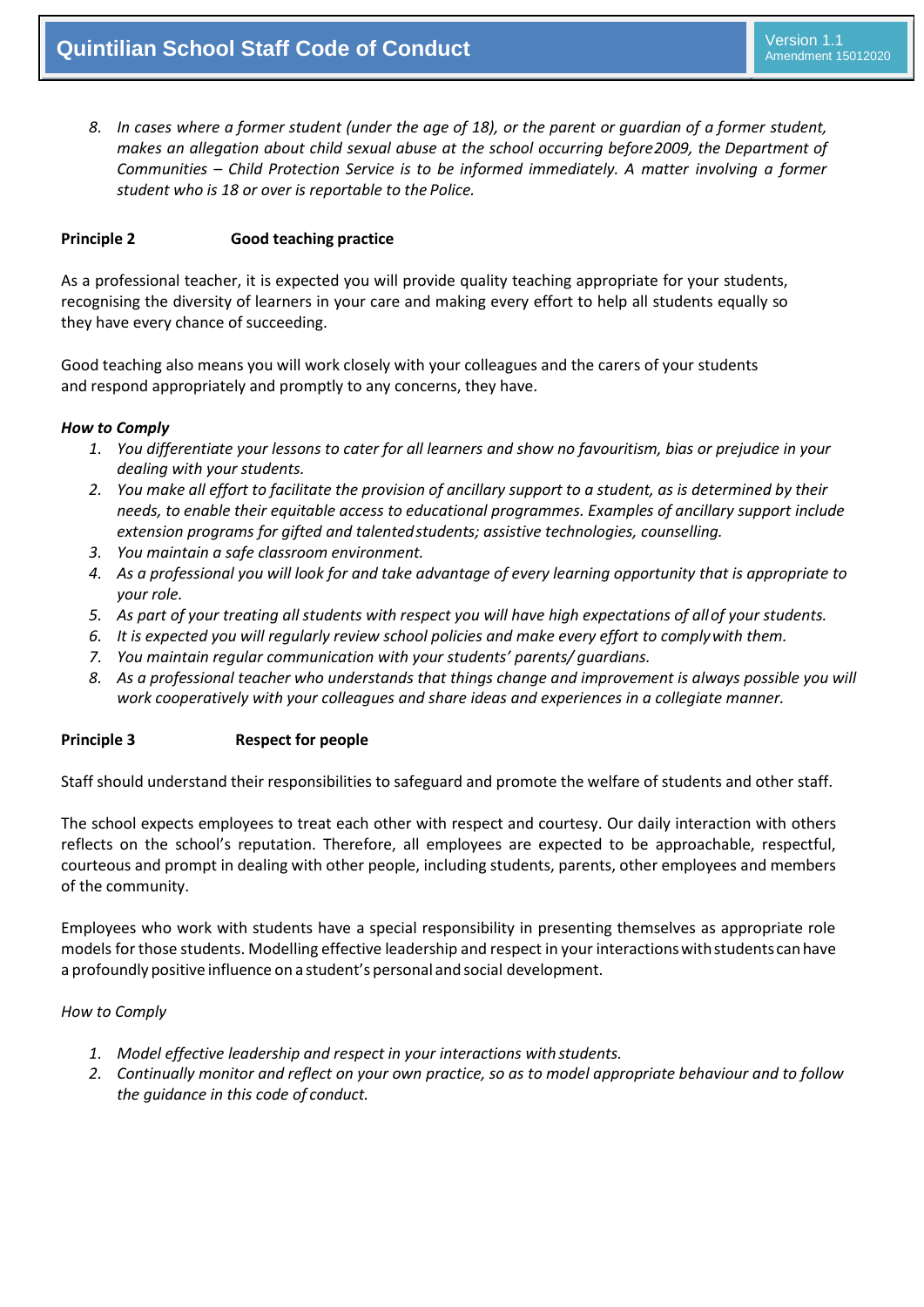### **Quintilian School Staff Code of Conduct Algebraries and Conduct Algebraries Conduct 2019 Version 1.1**

- *3. Do not use rude orinsulting behaviour, including verbal and non-verbal aggression. Abusive, threatening, intimidating or derogatory language and physical abuse or intimidation towards other employees, contractors, students and parents is unacceptable. You must not use information and communication technologies, such as email, mobile phones, text or instant messaging, blogs, social media sites and other websites to engage in this type of behaviour. The use of any form of child abuse, corporal punishment or other degrading punishment is explicitly forbidden.*
- *4. You must not engage in unlawful discrimination against, harassment of, or bullying towards a fellow employee, contractor, volunteer,student or parent/guardian. Your obligationsin this regard are set out in the school's Behaviour Policy. Unlawful harassment or discrimination may constitute an offence under the Equal Opportunity Act 1984 or federal industrial or discrimination legislation. Bullying may be a breach of your obligations under work health and safety legislation or your duty of care at common law.*
- *5. You should ensure that you are aware of the school's Behaviour and Complaints Policies. If you believe you are being unlawfully harassed or discriminated against or bullied:*
- *6. where you feel comfortable ask the person to stop, or make it clear that you find the behaviour offensive or unwelcome. It may be useful to speak with your supervisor or Department Head in the first instance to seek guidance on how to do this; and/or*
- *7. raise the issue as a grievance in accordance with the school's Bullying or Complaints Policies as soon as possible after the incident(s) have occurred.*
- *8. Do not lie about or exaggerate a complaint.*

#### **Principle 4 Duty of care and OS&H**

As a school employee, you have a duty of care to students in your charge to take all reasonable steps to protect them from risks of harm that can be reasonably predicted.

The duty encompasses a wide range of matters, including (but not limited to):

- the provision of adequate supervision;
- ensuring grounds, premises and equipment are safe for students' use;
- implementing strategies to prevent bullying from occurring in the school; and
- providing medical assistance (if competent to do so), or seeking assistance from a medically trained person to aid a student who is injured or becomes sick at school.

#### **Duty of care**

As an employee of the school, you have a duty of care to students in your charge. That duty is to take all reasonable steps to protect students from risks of harm that can be reasonably predicted. For example, preventative measures should be taken against risks from known hazards and from foreseeable risk situations. The standard of care that is required, such as the degree of supervision, needs to be commensurate with the students' maturity and ability.

Duty of care to students applies during all activities and functions conducted or arranged by the School. The risks associated with any activity need to be assessed and managed before the activity is undertaken.

You should ensure that you are aware of the School's Safety and Health Policy, Child Protection Policy and Staff Manual.

#### **Occupational Health and Safety**

You also have a responsibility under occupational safety and health legislation to take care of your own health and safety at work. It is also your responsibility to ensure that your activities do not place your own safety at risk and that of your co-workers, students or other persons that you may come into contact with at work.

Considerations of safety relates to both physical and psychological well-being of individuals.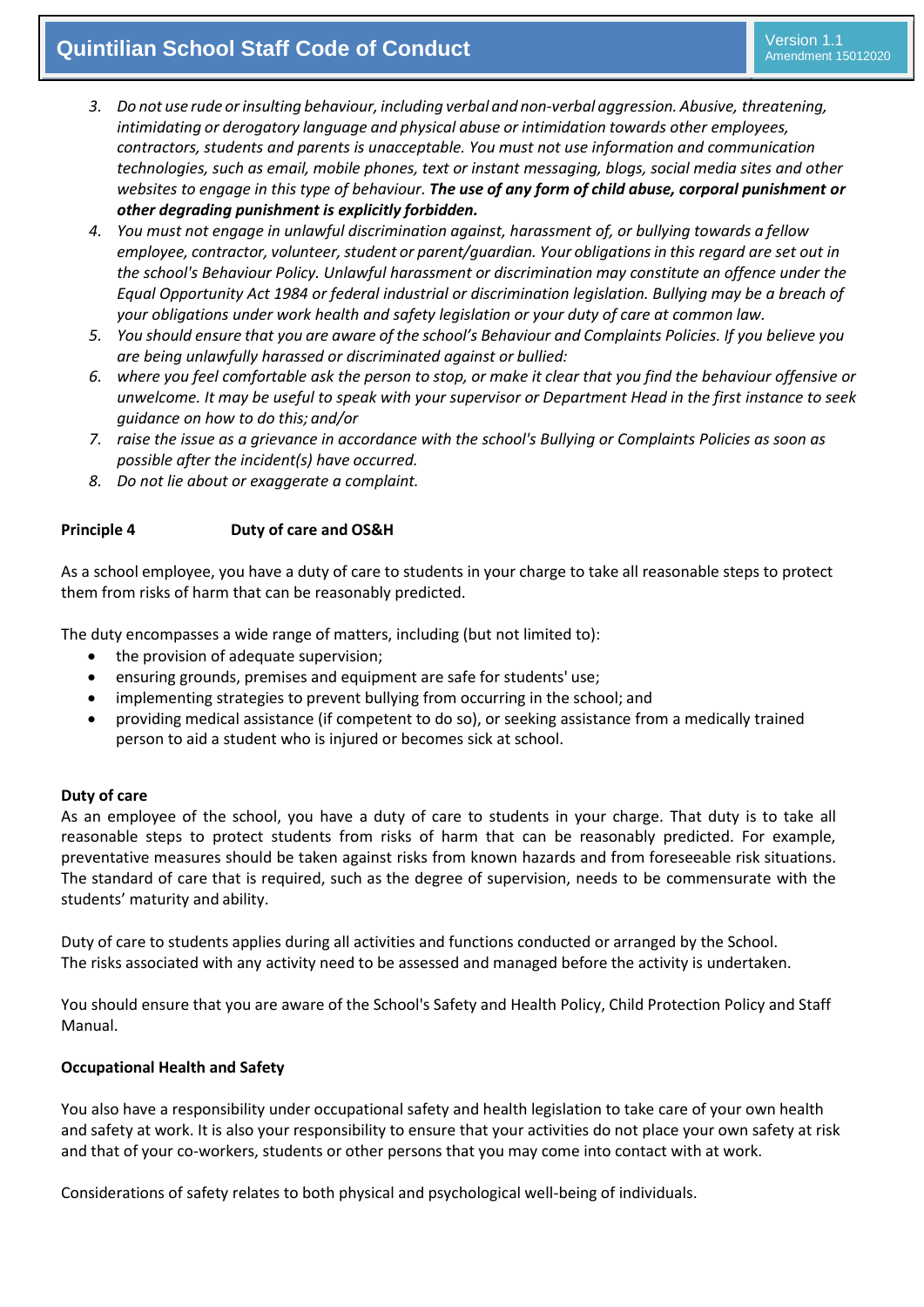You should ensure that you are aware of and comply with the School's Safety and Health policies.

#### *How to Comply*

- *1. Do not expose students or anyone else at your workplace to any risk or hazard.*
- *2. Read the school's evacuation and/or lock down procedures.*
- *3. Do not leave students unsupervised either within or outside of class. You should be punctual to class and allocated supervision.*
- *4. Remain with students at after school activities until allstudents have been collected. In the event that a student is not collected, you should remain with the student until collected, or seek advice from your supervisor.*
- *5. Do not be late to playground duty. Actively supervise your designated area, being vigilant and constantly moving around.*
- *6. Look out for bullying or any other form of discriminatory behaviour, and report incidents to the appropriate staff member. Additional detail about student bullying is set out in the Behaviour Policy.*
- *7. Attend to ill or injured students. Should additional assistance be required you should contact either the Cluster Coordinator, Deputy Principal or Principal.*
- *8. Do not store or administer medication to students unless their use complies with the School's Storage and Administering Medication Policy.*

#### **Principle 5 Maintain professional relationships between employees and students**

#### **Teachers need to treat their students with courtesy and respect and provide anenvironment that encourages their students to do the same.**

As a school employee, you are expected to always behave in ways that promote the safety, welfare and wellbeing of children and young people. You must actively seek to prevent harm to children and young people, and to support those who have been harmed.

While not all employees are required to manage and supervise students, it is important for all school employees to understand and observe the [school's child protection](https://www.det.nsw.edu.au/policiesinter/category/search.do%3Bjsessionid%3D996b1e21bc27d844859b076404e91c6a52b3e8a22d7.e34Sa3ePc30Sbi0LbxuPax0KbxuSe0%3Bjsessionid%3D996b1e21bc27d844859b076404e91c6a52b3e8a22d7.e34Sa3ePc30Sbi0LbxuPax0KbxuSe0?level=Schools&categories=Schools%7CWellbeing%7CChild%2Bprotection) policies.

#### **The detection and prevention of grooming behaviour is a vital consequence of complying with this principle.**

#### *How to Comply Supervision of students*

- *1. Do not be alone in an enclosed space with a student. Where you are left with the responsibility of a single student you should ensure that this is in an open space in view of others. Where this is not possible or practical it should be discussed with your supervisor and/or the Principal.*
- 2. Do not drive a student in your car unless you have specific permission from your supervisor and/or the *Principal and written permission from the parent to do so. In the event of an emergency, you should exercise discretion but then report the matter to yoursupervisor.*
- *3. If you wish to conduct a private conversation with a student you should consider the time and venue carefully to avoid placing yourselves in a vulnerable situation. It is preferable to leave the door open. You should not locate yourself between the student and the door.*
- *4. When confiscating personal items, such as mobile phones or hats, ask students to hand them to you this should ONLY be done if there is a school policy that allows for the confiscation of student property. Only take items directly from students in circumstances where concern exists for the safety of the student or others and your own safety is not jeopardised by this action*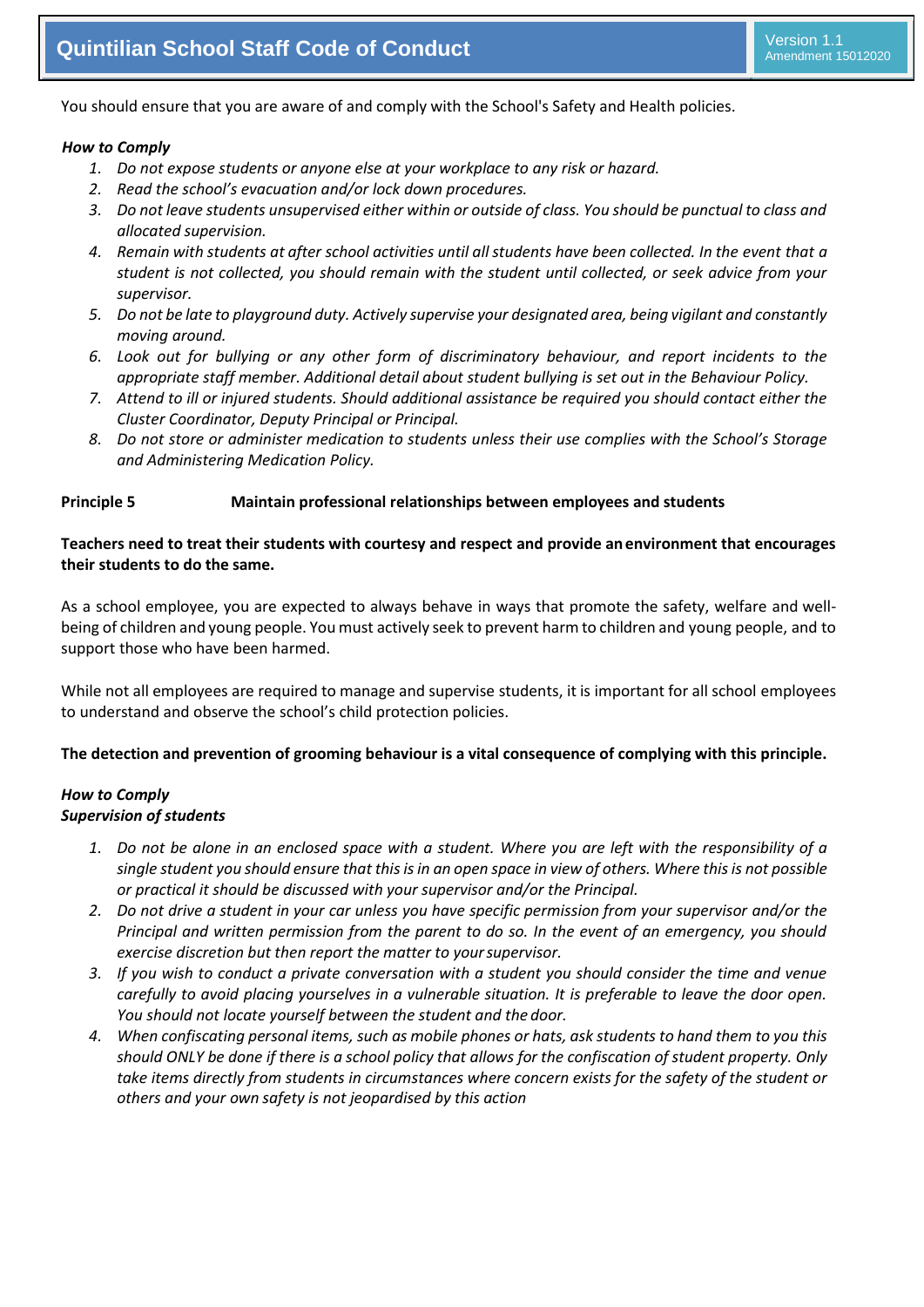#### *Physical contact with students*

- *1. You must not impose any form of corporal or demeaning punishment on a student in the course of your professional duties. Refer to the school's Student ManagementPolicy.*
- *2. When physical contact with a student is a necessary part of the teaching/learning experience you must exercise caution to ensure that the contact is appropriate and acceptable. You should seek reassurance from the student before making contact or asking for a volunteer if necessary to demonstrate a particular activity.*
- *3. Attention to the toileting needs of young children should be done with caution. It may be appropriate to have the door open. Forstudents with a disability the management of toileting needs should be included in the student's individual management plan.*
- *4. When congratulating a student, a handshake, pat on the shoulder or brief hug are acceptable as long as the student is comfortable with this action. Kissing of students is not acceptable.*
- *5. Assessing a student who is injured or ill may necessitate touching the student. Always advise the student of what you intend doing and, if they are conscious, seek their consent.*
- *6. Sometimes in ensuring duty of care you may be required to restrain a student from harming him or herself or others using reasonable force. Any such strategy must be in keeping with the school's behaviour management practices or individual student management plans. You should report and document any such incidents.*

#### *Relationships with students*

- *1. You must not have a romantic or sexual relationship with a student. It is irrelevant whether the relationship is homosexual or heterosexual, consensual or non-consensual or condoned by parents or caregivers. You are reminded of:*
	- *a. the law prohibiting sexual relations with a person under the age of consent (16 years); and*
	- *b. the law prohibiting sexual relations between a teacher and his or her student under the age of 18 years.*
- *2. You must not develop a relationship with any student that is, or that can be interpreted as having a personal rather than a professional interest in a student. An overly familiar relationship with any student (including any adult student) that you are responsible for teaching, tutoring, advising, assessing, or for whom you provide pastoral or welfare support raises serious questions of potential grooming behaviour, conflict of interest, trust, confidence, dependency, and of equality of treatment. Such relationships may also have a negative impact on the teaching and learning environment for other students and colleagues, and may carry a serious reputational risk for the school.*
- *3. If you consider that a student is being overly familiar, seeking to establish a personal relationship with you or has developed a 'crush' on you, you should report your concerns to your supervisor and/or the Principal as soon as possible so that a plan can be developed to manage the situation effectively and sensitively.*
- *4. At all times when speaking with students care must be taken to use appropriate language. You must always treat students with respect and without favouritism. There is no place for sarcasm, derogatory remarks, inappropriate familiarity or offensive comments.*
- *5. You may, as part of your pastoral care role, engage in discussion with students. This is entirely appropriate. However, you must be cautious about making personal comments about a student or asking questions that probe your own or a student's sexuality or relationships. You must not hold conversations with a student of an intimately personal nature where you disclose information about yourself.*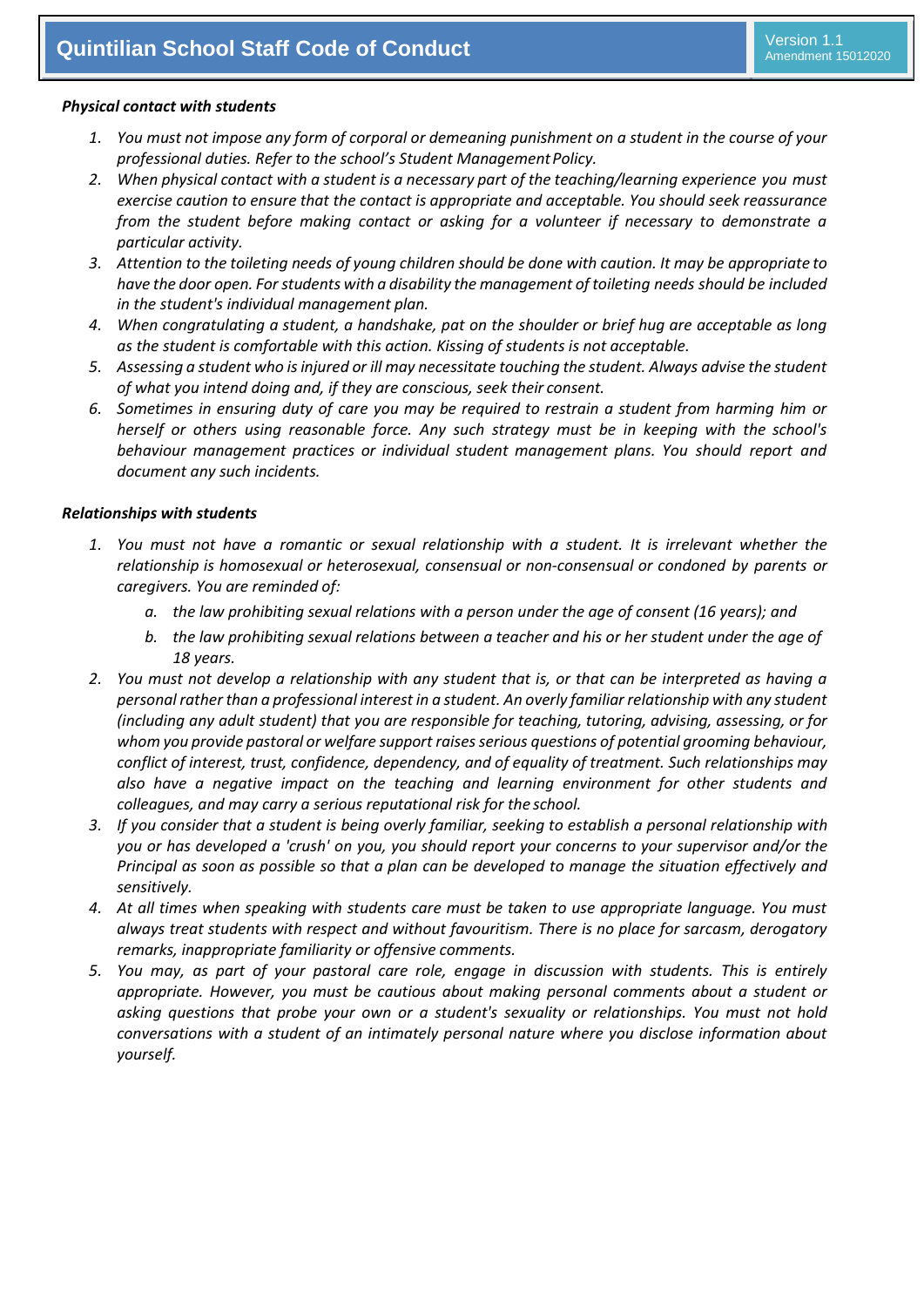#### *6. You must not:*

- *a. invite students to your home;*
- *b. visit students at their home; or*
- *c. attend parties orsocialise with students, unless you have the express permission of the Principal and the child's parents or care giver.*
- *7. You must not engage in tutoring or coaching students from the school without the express permission of the Principal*
- *8. You must not invite students to join your personal electronic social networking site or accept students' invitations to join their social networking site (see Section 6 - Appropriate use of electronic communication and social networking sites).*
- *9. You must not give gifts to students. You should also carefully consider your position before accepting any gift from a student or a parent (see Section 9 - Declaring gifts, benefits and bribes).*
- *10. Wherever practical, you should avoid teaching or being involved in educational decisions involving family members or close friends. Where it is not practical to avoid such situations completely, another member of staff should make any significant decisions relating to the student's assessments and have those endorsed by a supervisor.*
- 11. You should be aware of, and sensitive to, children with culturally diverse or indigenous backgrounds and *cultural practices that may influence the interpretation of yourbehaviour.*

You must be aware of and comply with the school's Child Protection Policy, which can be found in the Policies Folder on the Staff Drive or in the Policies Folder kept at reception and the ELC.

#### **Principle 6 Appropriate use of electronic communication and social networking sites**

The school provides electronic communication facilities for its students and employees for educational or administrative purposes. It monitors and views data stored or transmitted using the school's facilities. By its nature, electronic communication is a fast and informal way of communicating. However, once a document or image has been sent there is no way to recall it and it exists forever.

#### *How to Comply*

- *1. You must comply with the school's (Internet, Email and Phone Use, and Social Media Policies). This includes:*
	- *(a) exercising good judgment when using electronic mail, following the principles of ethical behaviour;*
	- *(b) using appropriate and professional language in electronic mail messages;*
	- *(c) being aware that if an issue addressed in an email becomes the subject of a legal dispute, then those emails would be discoverable: that is, the court and all parties to the dispute would be entitled to see them;*
	- *(d) not sending messages that are harassing, discriminatory, defamatory, threatening, abusive or obscene;*
	- *(e) not inviting studentsinto your personalsocial networking site or accepting an invitation to theirs;*
	- *(f) not using social networking sites to email or contact students;*
	- *(g) remembering transmission, storage, promotion or display of offensive, defamatory, or harassing material is strictly forbidden; and*
	- *(h) reporting any situations where you become aware ofthe inappropriate use of electronic communication and social networking sites.*
- *2. You must never use the school's networks to view, upload, download or circulate any of the following materials:*
	- *(a) sexually related or pornographic messages or material;*
	- *(b) violent or hate-related messages or material;*
	- *(c) racist or other offensive messages aimed at a particular group orindividual;*
	- *(d) malicious, libellous or slanderous messages or material; or*
	- *(e) subversive or other messages or material related to illegal activities.*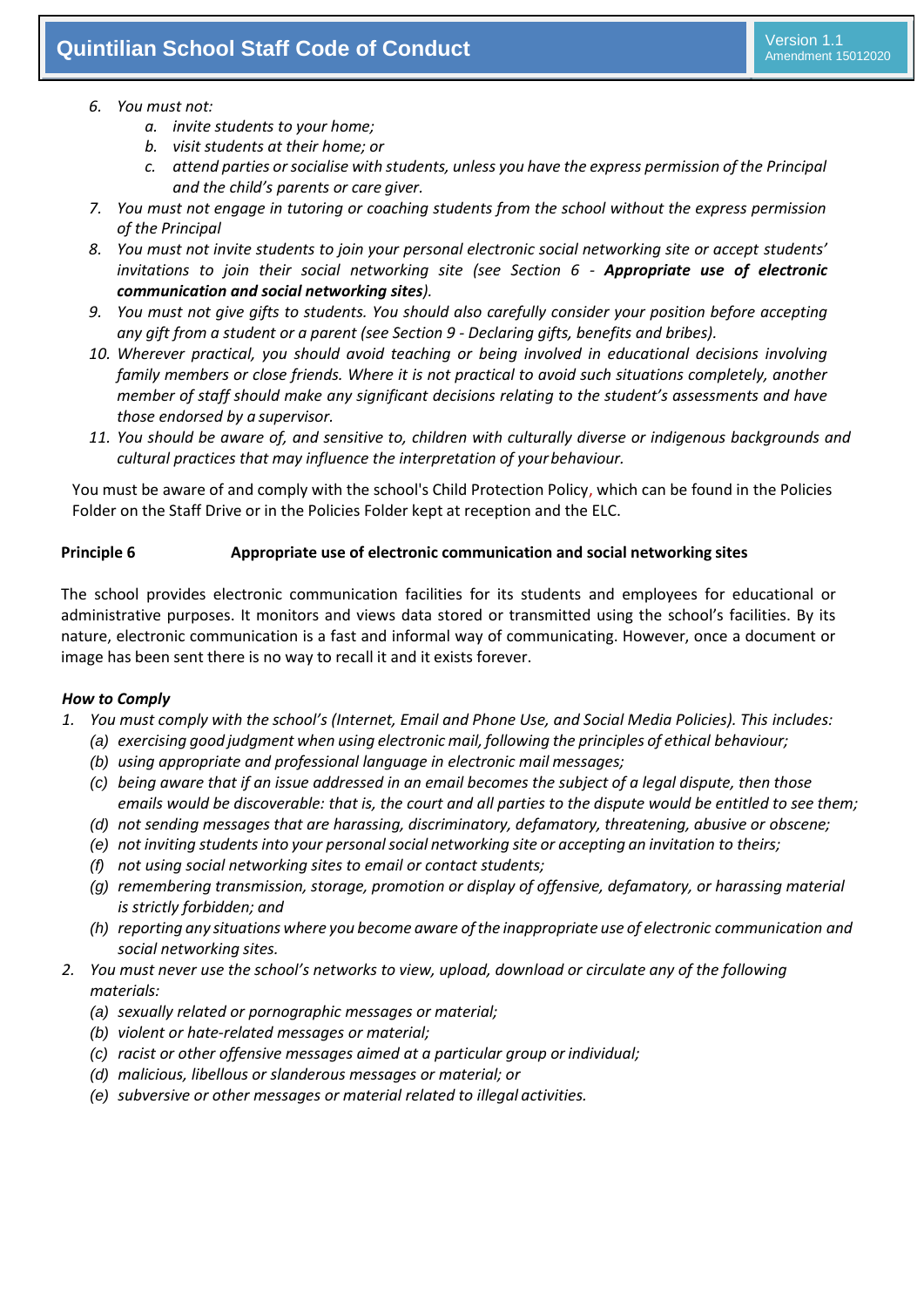#### **Principle 7 Use of alcohol drugs or tobacco**

Occupational Safety and Health is of fundamental importance to the school. Maintaining a safe work environment requires everyone's continuous cooperation.

You are responsible for ensuring your capacity to perform your duties is not impaired by the use of alcohol or drugs and that the use of such substances does not put at risk you or any other person's health and safety.

#### *How to Comply - General*

- *1. You must not attend work under the influence of alcohol, illegal drugs or non-prescribed and/or restricted substances.*
- *2. Do not consume alcohol, illegal drugs or non-prescribed and/or restricted substances while at work.*
- *3. You must notify yoursupervisor if you are aware that your work performance or conduct could be adversely affected as a result of the effect of a prescribed drug;*
- *4. Take action to resolve any alcohol or other drug-related problems that you have; and*
- *5. Consult with your supervisor or Principal if you are concerned about working with other employees who may be affected by drugs or alcohol.*

#### *Drugs*

- *1. You must not have illegal drugs in your possession while at work. Any illegal drugs found on school property or in the possession of any person on school property may result in disciplinary action including the termination of your employment, referral to the Police and, in the case of a member of the teaching staff, report to the Teacher Registration BoardWA;*
- *2. You must not give students or other employees illegal drugs or restricted substances, or encourage or condone their use; and*
- *3. You must not supply or administer prescription or non-prescription drugs to students unless authorised to do so.*

#### *Alcohol*

- *1. You must not take alcohol to school or consume it during school hours or at any school function at any time school students are present, including those events conducted outside school premises unless expressly permitted to do so by the Principal. A school function is any occasion organised by the school and/or in the school's name, including dances, farewells, excursions, sporting fixtures and fund raising events.*
- *2. You must not purchase alcohol for, or give alcohol to, any school student (or to any other person under the age of 18 years); and*
- *3. encourage or condone the use of alcohol by students of any age during educational activities.*

#### *Tobacco*

- *1. You must not smoke or permit smoking in any school buildings, enclosed area or on School grounds. This includes all buildings, gardens, sports fields, cars and car parks.*
- *2. You must not smoke whilst at any school function even if it is not on school campus. This includes, amongst all other activities, camps, tours and excursions.*
- *3. You must not purchase tobacco or tobacco products for any school student, or give them tobacco or tobacco products.*

#### **Principle 8 Identifying and managing conflicts of interest**

Private interests can, or have the potential to, influence a person's capacity to perform their duties and in turn compromise their integrity and that of the school.

A conflict of interest can involve:

- a) pecuniary interests i.e. financial gain or loss or other material benefits;
- b) non-pecuniary interests i.e. favours, personal relationships and associations.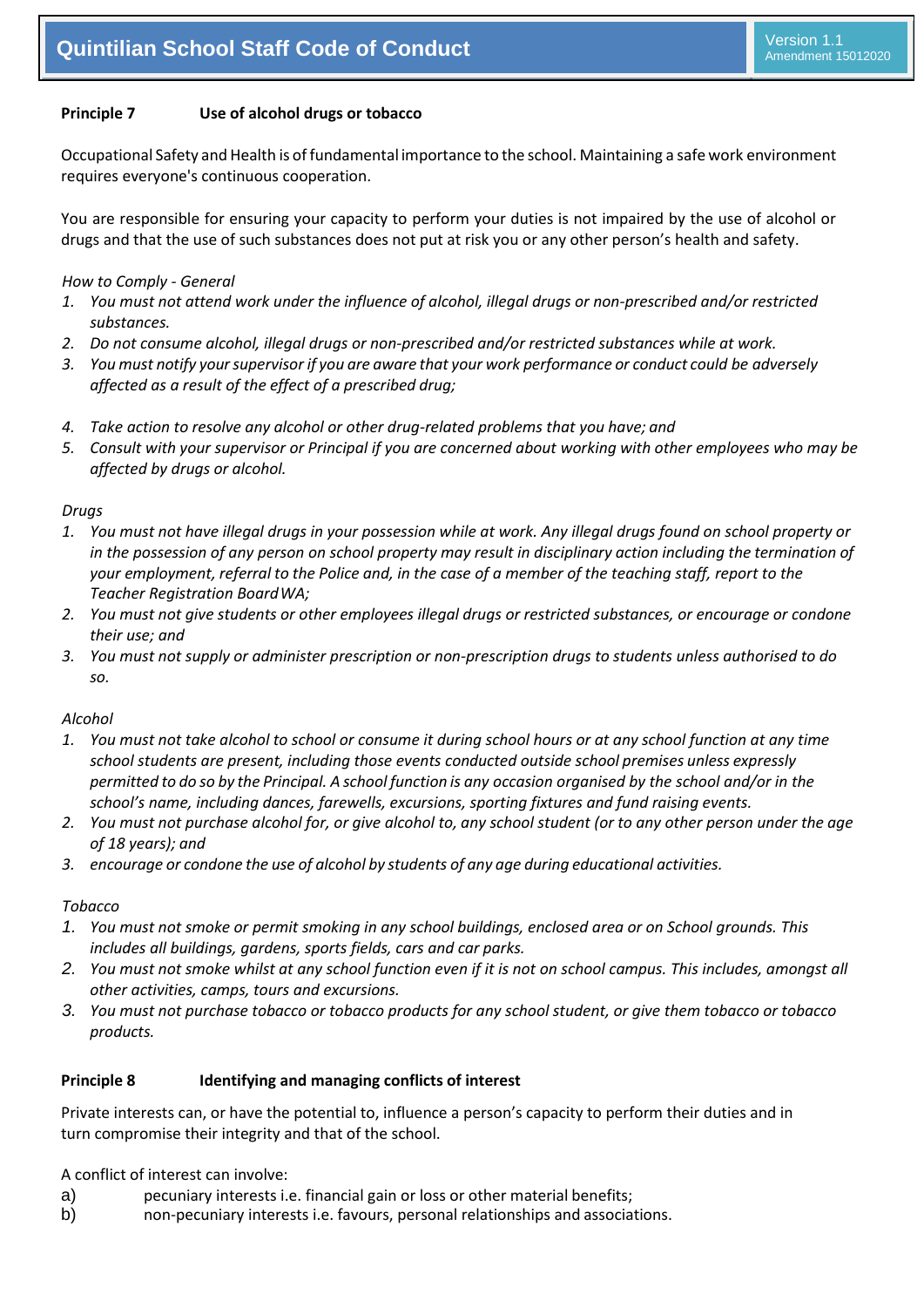Conflict of interest also include:

- a) the interests of members of your immediate family or relatives (where these interests are known);
- b) the interests of your own business partners or associates, or those of your workplace; or
- c) the interests of your friends.

#### *How to comply:*

- *1. As a school employee, you must not act in conflict with the school's best interests.*
- *2. When faced with a situation in which conflicts of interest may be present, you should report any potential or real conflict to the Principal.*
- *3. You should also report situations where a superior or colleague who has an identified conflict is, or may be perceived as, unduly influencing your decision.*

#### **Principle 9 Declaring gifts, benefits or bribes**

As an employee, you may be offered a gift or benefit as an act of gratitude. There are some circumstances when to refuse a gift would be perceived as rude, insulting or hurtful. You are expected to exercise sound judgement when deciding whether to accept a gift or benefit.

Accepting gifts and other benefits hasthe potential to compromise your position by creating a sense of obligation and undermining yourimpartiality. Itmay also affectthe reputation ofthe school and its staff. You must not create the impression that any person or organisation is influencing the school or the decisions or actions of any of its employees.

#### *How to comply:*

- 1. If you are offered a bribe (i.e. anything given in order to persuade you to act improperly), you must refuse it, *explain why it is not appropriate, and immediately report the matter to the Principal.*
- 2. If you are offered a gift or benefit, you should always consider the value and purpose of a gift or benefit before *making any decision about accepting it. A gift that is more than of a nominal value (\$50) must not become personal property without the permission of the Principal. You should either politely refuse it, advise the contributor that you will accept it on behalf of the school or advise the contributor that you will need to seek approval from the Principal.*
- *3. When a gift is accepted, you must advise the Principal. She/he will determine how it should be treated and make a record of its receipt. Depending on the nature and value of the gift, it may be appropriate to record the gift in the asset register as a donation or other such record established for that purpose.*
- *4. Sometimes employees might, in the course of their work, win a prize of significant monetary value e.g. a computer, from another organisation. Prizes are usually considered theproperty of the school. If you win a prize, you must advise your supervisor or the Principal who will determine how the prize should be treated and recorded.*

#### **Principle 10 Communication and protecting confidential information**

You should be mindful of confidentiality when in discussions with parents. You cannot always give a guarantee of confidentiality especially if the matter under discussion is related to mandatory reporting.

School employees should maintain the confidentiality of school information (refer **Confidential Information** below).

School employees should be aware that there are strong legal requirements around the collection, release and privacy of information.

Before asking for information or disclosing information staff need to assure themselves that they are acting in a legal manner. If unsure, you should discuss the matter with your line manager.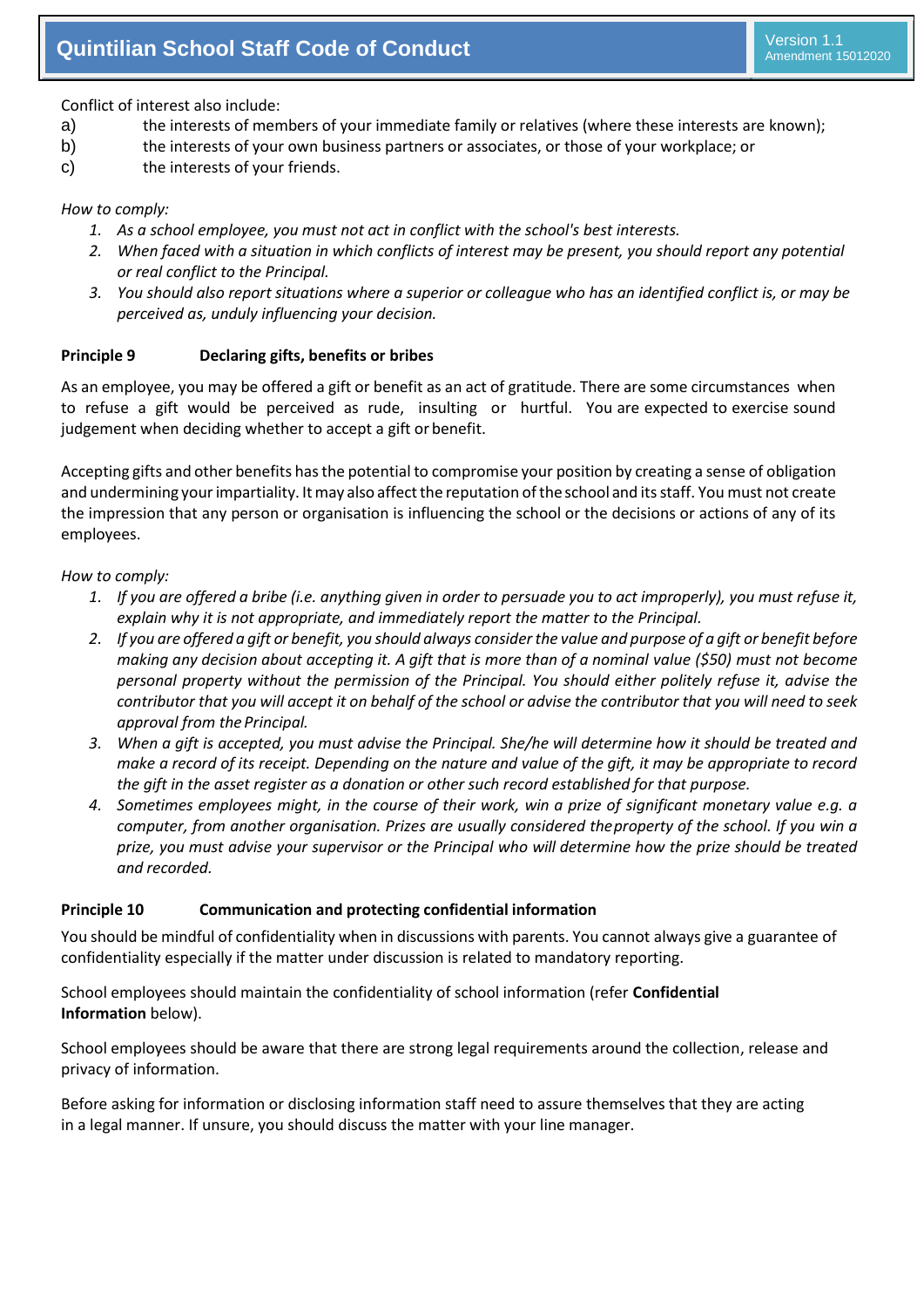#### *How to comply: Communication*

- *1. You are required to comply with the School's Privacy Policy.*
- *2. You should not disclose personal information about another staff member to students or parents or discuss their work performance, except if authorised by the Principal in the context of grievance resolution.*
- *3. All matters discussed in staff meetings and staff memos are to be treated confidentially and not discussed with students, members of the school community, or the public.*
- *4. 4The media should not be given access to students or allowed entry to the school without the express permission of the Principal. You should not make any comments to the mediaabout the school, students or parents without the express permission of the Principal.*

#### *Confidential information*

- *1. As a school employee, you must only use confidential information for the work-related purpose it was intended.*
- *2. Unless authorised to do so by legislation, you must not disclose or use any confidential information without the express permission of the Principal.*
- *3. You must make sure that confidential information, in any form, cannot be accessed by unauthorised people.*

#### *Privacy*

- *1. Sensitive and personal information should only be provided to people who are authorised to have access to it.*
- *2. You should always exercise caution and sound judgment in discussing the personal information of students, parents, staff and other people with other school employees. Normally information should be limited to those who need to know in order to conduct their duties, or to those who can assist in carrying out the school's work because of their expertise.*
- *3. From February 22 February 2018 the school is legally required to report the loss, unauthorised access to, or disclosure, of personal information resulting in serious harm, to the any individuals to whom the information relates and the Office of the Australian Information Commissioner. In accordance with this requirement you are required to notify your line manager and/or the Principal in relation to any such loss, access or disclosure, including school information that may be contained on school or personal devices. For more information please refer to the 'Notification of data breaches' section of the School's Privacy Policy.*

#### **Principle 11 Record keeping**

#### **All employees have a responsibility:**

a) to create and securely maintain full, accurate and honest records of their activities, decisions and other business transactions, and

b) to capture or store records in the school's record systems.

#### *How to comply:*

- *1. You must not destroy or remove records without appropriate authority.*
- *2. Supervisors have a responsibility to ensure that the employees reporting to them comply with their records management obligations.*
- *3. Employees responsible for assessing and recording marks for students' work must do so accurately, fairly and in a manner that is consistent with relevant policy and the requirements of the school.*
- *4. Employees must maintain the confidentiality of all official information and documents which are not publicly available or which have not been published.*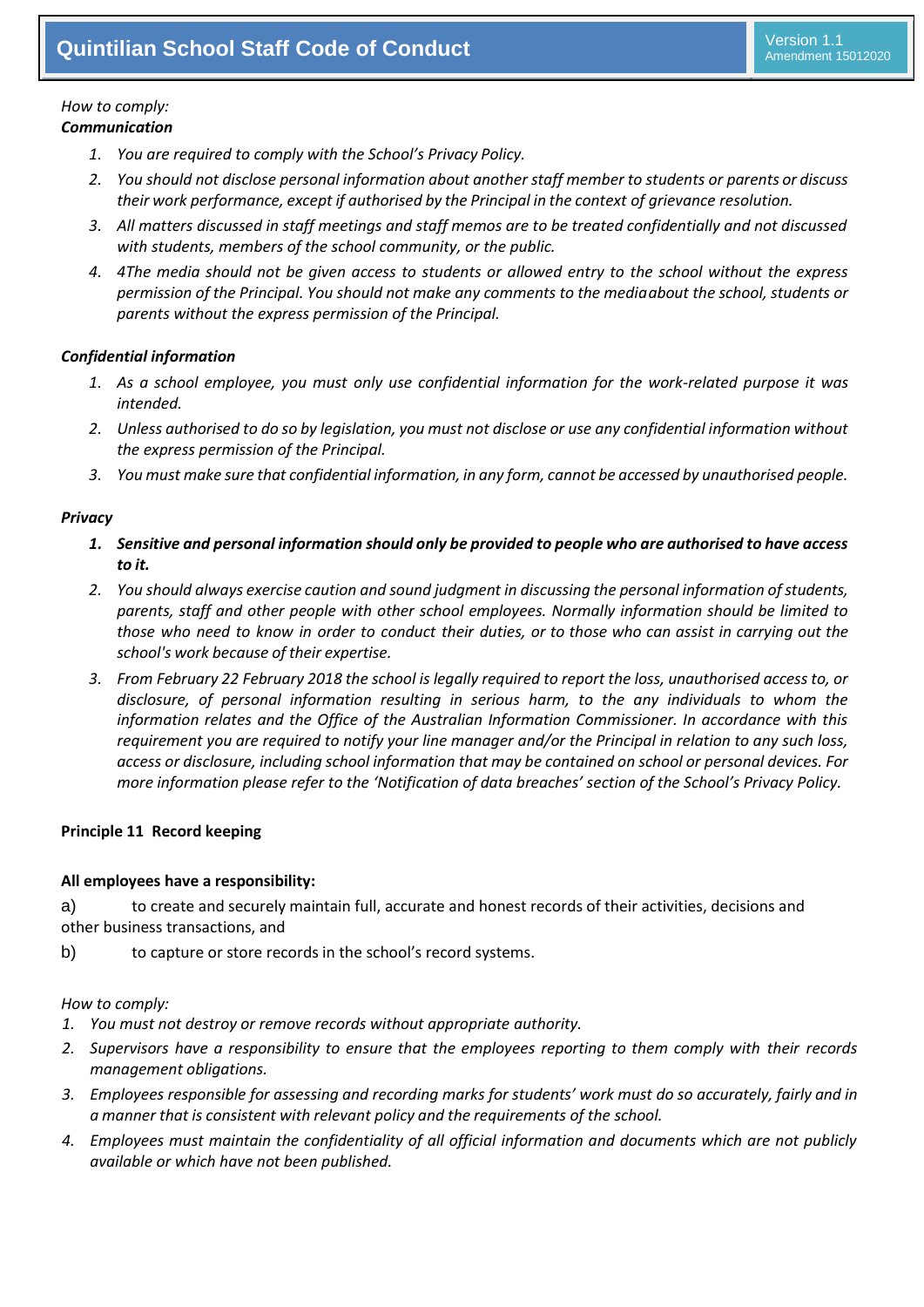#### **Principle 12 Copyright and intellectual property**

When creating material you need to ensure the intellectual property rights of others are not infringed and information is recorded about any third party copyright/other rights included in materials.

If you develop material that relates to your employment with the school, the copyright in that material will belong to the school. This may apply even if the material was developed in your own time or at home.

#### *How to comply:*

- 1. Advice relating to sharing or licensing the school's intellectual property should be sought from the Principal.
- *2. Do not give away or assign the school's intellectual property without the approval of the Principal.*
- *3. You should not use the school'sintellectual property (including copyright) for private purposes without obtaining written permission from the Principal.*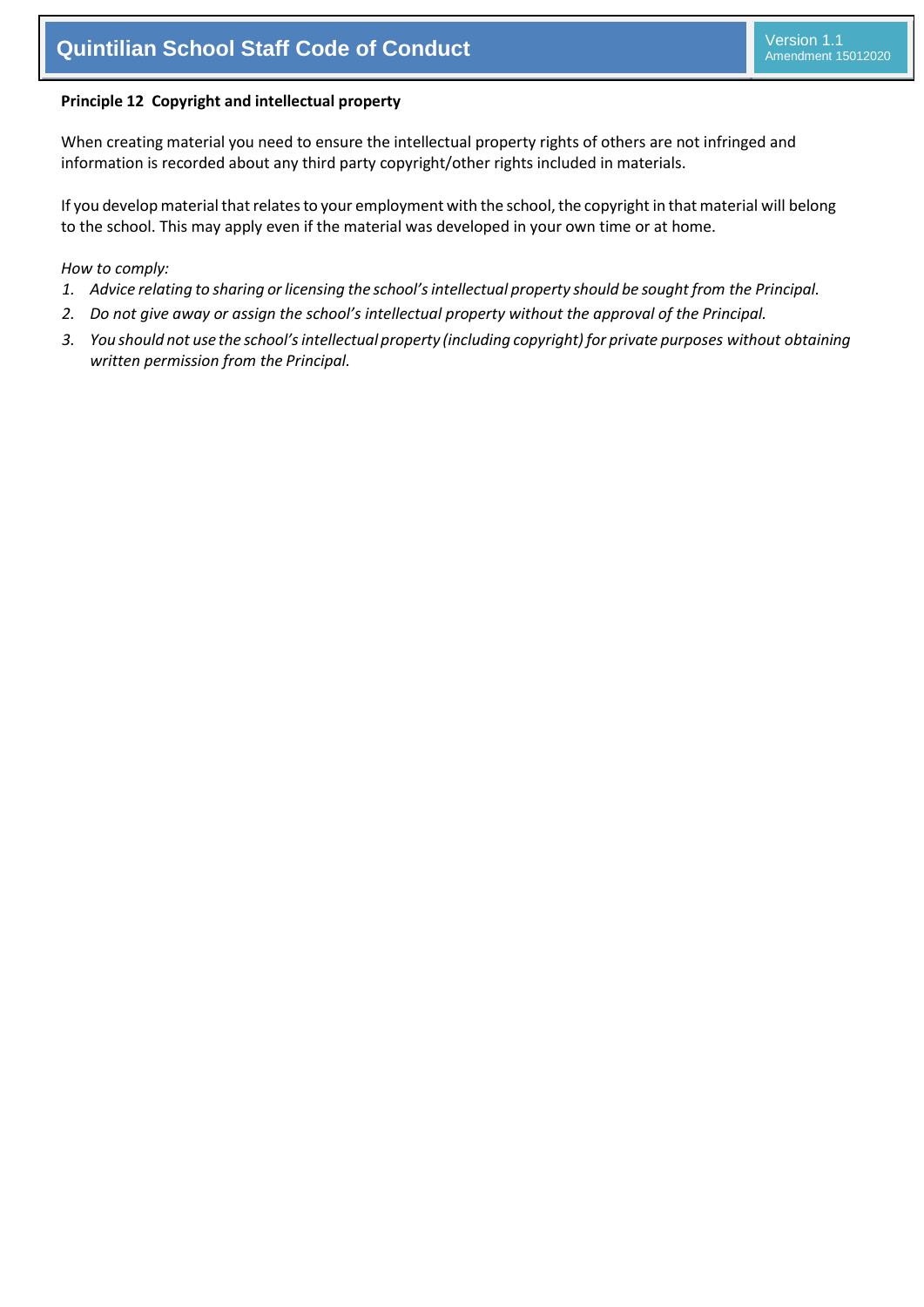## **Appendix to this Code of Conduct**

#### **Understanding Grooming Behaviour**

Grooming in a child protection context refers to deliberate actions undertaken to engage in sexual activity with a child. It differs from sexual abuse in that it is primarily a preparatory activity occurring before abuse occurs, but is continued during and after the abuse to ensure the safety of the groomer.

Grooming is a subtle, gradual, and escalating process of building trust with a child and those around the child, both children and adults, with the express purpose of the sexual gratification of the perpetrator, this generally involves engaging in sexual activity with the child. It is deliberate and purposeful and occurs both before and after the abuse. Abusers may groom children and supporting adults for weeks, months, or even years before any sexual abuse actually takes place. The grooming may occur in person, via cyber media and/or other forms of communication.

A committed offender will employ grooming behaviour from an early stage and because it is so subtle and gradual, the child may not even be aware that the actual abuse when it occurs, is wrong or harmful. The grooming occurs with the child but also with those supporting networks around the child, which might normally act as a deterrent or protective element. The perpetrator will invest significant energy and patience to minimise the risk of detection and exposure.

The groomer will employ manipulation, guilt, shame, bribery, coercion or exploit low self-esteem to psychologically manipulate the child. As a result, the child becomes increasingly dependent on the groomer and increasingly alienated from protective elements including possible sources to disclose to. This is a deliberate strategy employed to maintain the secrecy of the abuse and to ensure the silence of the child.

The groomer will exploit any vulnerabilities of the protective elements around the child, including parent and family circumstances and school systemic weaknesses. Groomers are very adept at identifying anomalies, boundary ambiguities and any lack of systemic awareness, and then using them to deflect attention from their own actions and intentions.

While distinguishing between appropriate intent and inappropriate intent is often difficult, particularly for a child, it is essential that schools have very clear expectations and boundaries around employee behaviours so that there can be rigorous accountability when dealing with staff.

Schools must work to improve their knowledge and understanding in this area so they are able to challenge existing practice, recognise unprofessional behaviour and build a shared understanding of what a safe school is.

Grooming behaviour with children may include, but is not limited to:

- Selecting and befriending a child and gaining his or her trust and then exploiting the child's vulnerabilities.
- Testing a child's boundaries through telling inappropriate jokes, roughhousing, backrubs, tickling, or sexual games.
- Moving from non-sexual touching to "accidental" sexual touching. This typically happens during play so the child may not even identify it as purposeful, inappropriate touching. It is often done slowly so the child is gradually desensitised to the touch.
- Manipulating the child to not tell anyone about what is happening. The abuser may use a child's fear, embarrassment, or guilt about what has happened. Sometimes, the abuser uses bribery, threats, or coercion.
- Causing the child to feel responsible for the abuse. Children may not notice or may become confused as the contact becomes increasingly intimate and sexual.